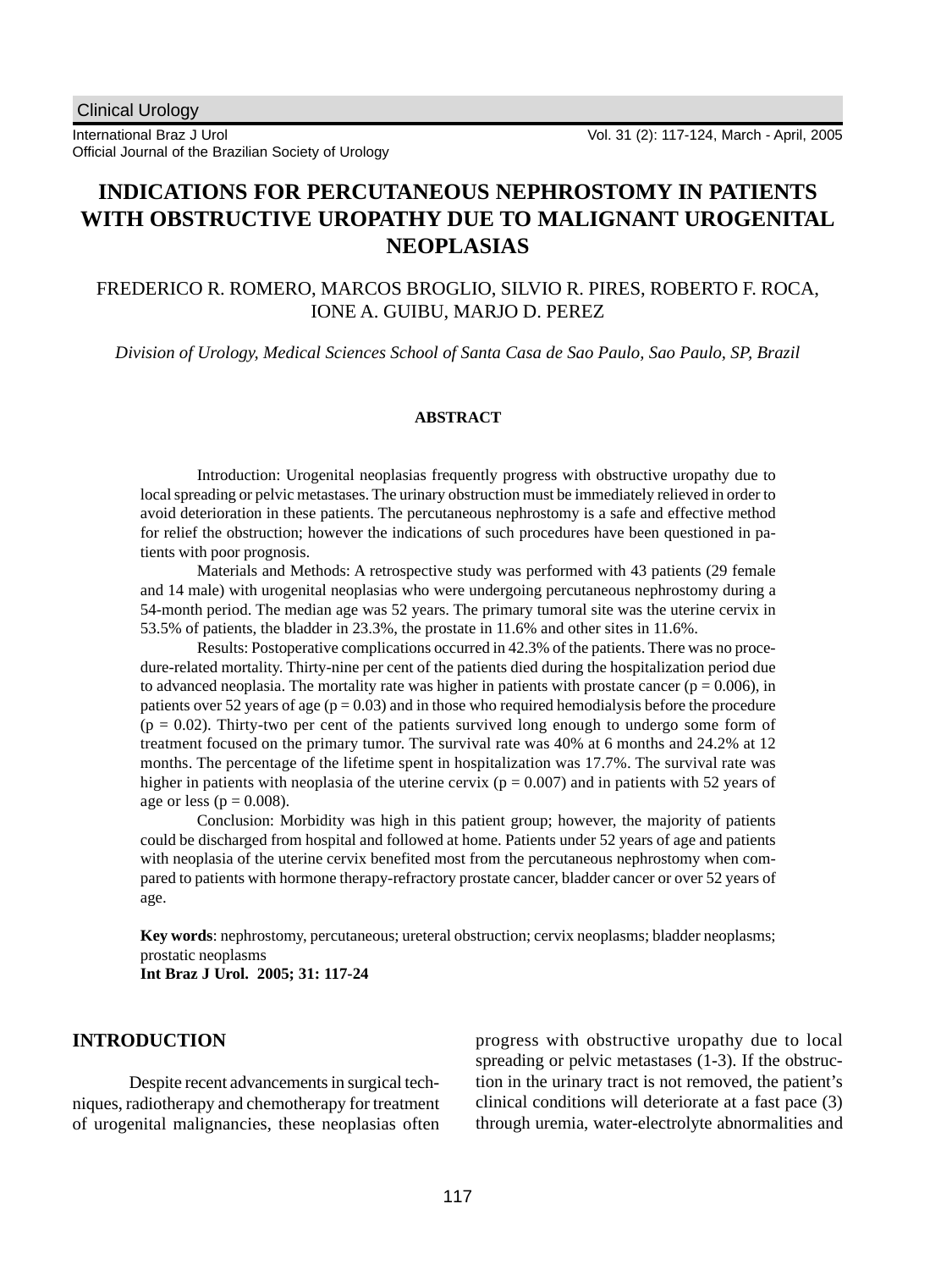urinary infections with a consequent reduction of alertness and subsequent death (4-6).

Currently, retrograde ureteral clearing with double-J ureteral stents is the most widely used technique for relieving obstructions of the urinary tract (6). However, the retrograde ureteral stenting is frequently impossible in cancer patients due to the presence of anatomic deformities, bleeding or ureteral compression (1,3). On the other hand, percutaneous nephrostomy does not present technical difficulties even in cases where the retrograde ureteral clearing has failed (2,7).

The improvement in materials for percutaneous nephrostomy and uroradiological techniques, especially ultrasonography, has made this procedure safe and effective and suited for patients with obstructive uropathy (1,2), obtaining immediate improvement in the biochemical and laboratorial parameters of renal function  $(2)$ .

Despite being a well-established and simple technique, percutaneous nephrostomy is not exempt from complications and can be associated with significant morbidity (2). Though the urinary shunt can prolong these patient's lives, it does not necessarily improve their quality of life (1,2,5). Many ethical, philosophical and emotional questions have been raised, which make the indication of nephrostomy even more complex in patients with poor prognosis (2,3,8). This study aims to assess which patients would have benefited most from undergoing percutaneous nephrostomy through a detailed analysis of outcome, morbidity, mortality and survival rates.

### **MATERIALS AND METHODS**

Between January 2000 and July 2004, we retrospectively assessed 43 patients with malignant urogenital neoplasias who were undergoing unilateral or bilateral percutaneous nephrostomy. Twentynine patients were female and 14 were male. The median age was 52 years, (22 to 88 years). The primary site of the neoplasias is described on Table-1.

All patients had high blood urea nitrogen (BUN) and creatinine serum levels associated with bilateral hydronephrosis at the moment of nephrostomy. Ureteral obstruction and the obstruc-

| <b>Topography</b> | $N(\%)$  |  |  |
|-------------------|----------|--|--|
| Uterine cervix    | 23(53.5) |  |  |
| <b>Bladder</b>    | 10(23.2) |  |  |
| Prostate          | 5(11.6)  |  |  |
| Others            |          |  |  |
| Ovary             | 3(7)     |  |  |
| Vulva             | 2(4.70)  |  |  |
| Total             | 43 (100) |  |  |

*Table 1 – Sites of primary tumors.*

tion degree were diagnosed through imaging exams, specifically ultrasonography or computerized tomography. The diagnosis of neoplasia was confirmed by biopsy in all patients. Twenty-two patients (51.2%) had a previous diagnosis and had already received some kind of treatment for the primary neoplasia before the procedure. In these patients, ureteral obstruction developed between 70 days and 8 years after the initial diagnosis, with a mean interval of 23.5 months. Twenty-one patients (48.8%) were diagnosed with neoplasia during hospitalization due to renal failure (recent diagnosis). Seventeen patients (37.2%) underwent hemodialysis before the surgical procedure due to acute pulmonary edema, hyperkalemia or refractory metabolic acidosis.

A percutaneous nephrostomy was performed under general anesthesia in all patients. Patients were positioned in the horizontal ventral decubitus and the selected renal unit was punctured under ultrasonographic control with a 22-gauge Chiba needle. After observing the urinary reflux, a 50% iodinated water-soluble contrast medium was infused in order to delineate the renal calices. Under fluoroscopic monoplanar control at 90 degrees, a new infracostal puncture was performed with an 18-gauge Chiba needle at the posterior axillary line towards the lower or middle calices, and the pathway was dilated according to the Seldinger technique (9,10). Next, a 16 or 18F Foley catheter was inserted and its tip was positioned inside the renal pelvis, insufflating the balloon inside the calyx. All patients underwent descending pyelography at the end of the procedure in order to confirm the stent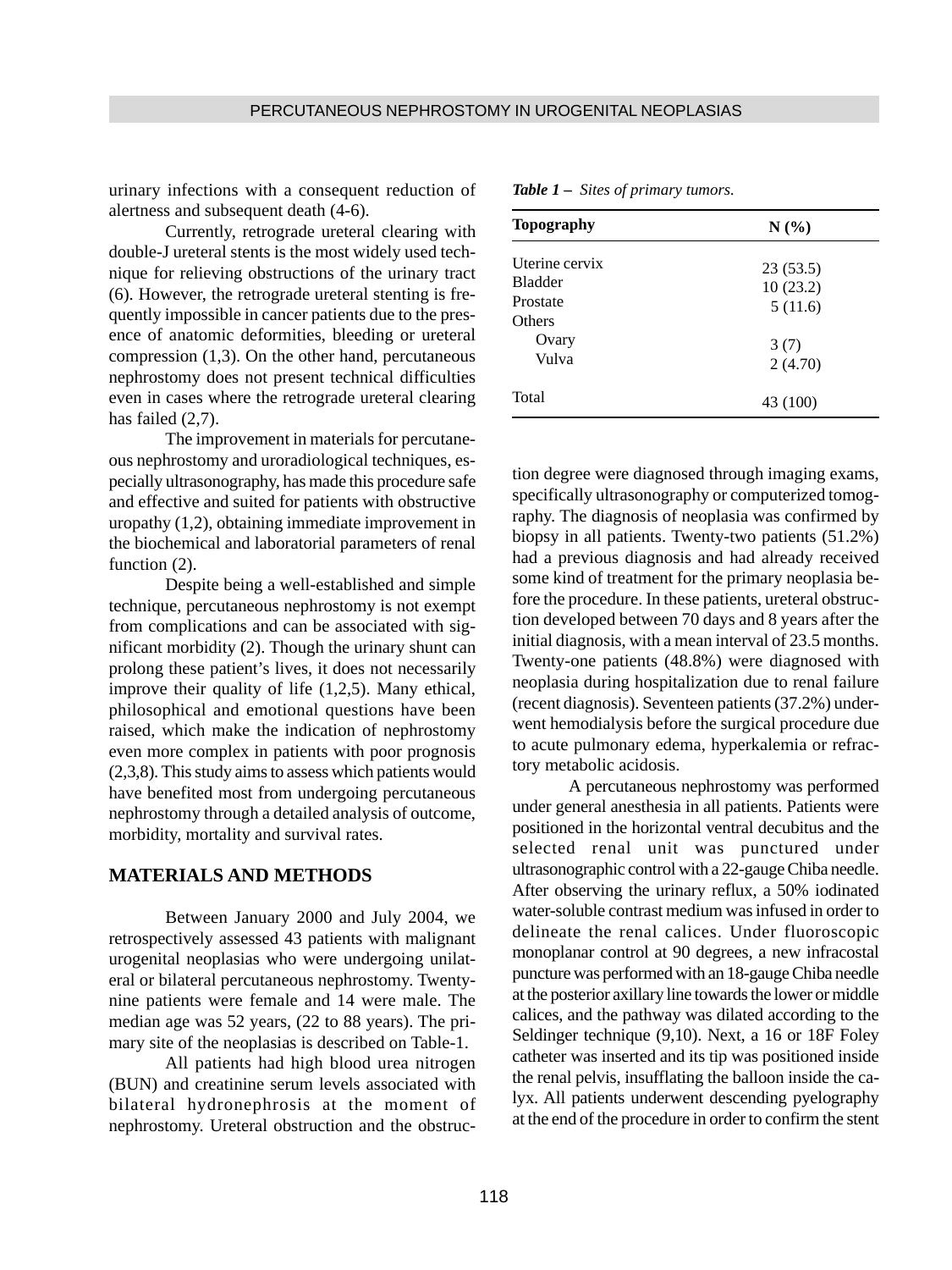| <b>Neoplasias</b> | <b>Median Age</b><br>(Years) | <b>Previous Diagnosis</b><br>N(% | <b>Recent Diagnosis</b><br>N(%) | <b>Interval Between</b><br>Diagnosis and<br><b>Nephrostomy (Months)</b> |
|-------------------|------------------------------|----------------------------------|---------------------------------|-------------------------------------------------------------------------|
| Uterine cervix    | 45                           | 8 (34.8)                         | 15(65.2)                        | 8.4                                                                     |
| Bladder           | 67.5                         | 5(50.0)                          | 5(50.0)                         | 4.9                                                                     |
| Prostate          | 76                           | 4(80.0)                          | 1(20.0)                         | 25.1                                                                    |
| Others            | 49                           | 5(100)                           | 0(0)                            | 39.6                                                                    |
| Total             | 52.2                         | 22(51.2)                         | 21(48.8)                        | 23.5                                                                    |

*Table 2 – Diagnosis-related characteristics of different neoplastic sites.*

location and drainage effectiveness. Patients were maintained under antibiotic prophylaxis with trimethoprim and sulfamethoxazole, and the catheter was changed every 30 days.

Patient follow-up ranged from 3 to 54 months, with a mean of 23.2 months. Tables-2 and 3 show data on diagnosis, mortality and patient survival according to the different neoplastic sites.

We assessed intraoperative mortality, the number of patients capable of receiving any kind of complementary treatment for their neoplasias, postoperative complications and the percentage of lifetimes spent in hospitalization of these patients. Factors such as the primary site of urogenital neoplasia, age, recent or previous diagnosis of neoplasia and the requirement for hemodialysis before performing the percutaneous nephrostomy were assessed as a function of intra-hospital mortality and survival. Statistical analysis was performed using the qui-square and Kaplan-Meier method using the "Statistical Package for the Social Sciences (SPSS)" software for Windows, version 10.0.

### **RESULTS**

Of the 43 patients under assessment, significant improvement occurred in 28 patients (65.1%), and 17 patients (39.5%) presented normalization of their BUN and creatinine levels.

Seventeen patients (39.5%) died during the hospitalization period due to inevitable progress of their advanced neoplasias. There was no case of mortality related to the surgical procedure.

Among the 26 patients (60.5%) who were discharged from the hospital, 15 (57.7%) had to be readmitted due to complications related to the surgical procedure (Table-4) or to the progression of the underlying disease (Table-5). The mean percentage of the survival time spent in these hospitalizations was 17.7%.

| <b>Neoplasias</b> | <b>Intra-hospital Mortality</b><br>N(% | <b>Mean Survival</b><br>6 months $(\% )$ 1 year $(\% )$ |          | <b>Survival Time Spent</b><br>in Hospitalization $(\% )$ |  |
|-------------------|----------------------------------------|---------------------------------------------------------|----------|----------------------------------------------------------|--|
| Uterine cervix    | 7(30.4)                                | 49.2                                                    | 36.9     | 13.0                                                     |  |
| Bladder           | 4(40.0)                                | 40.0                                                    | 10.0     | 24.8                                                     |  |
| Prostate          | 5(100)                                 | $\theta$                                                | $\theta$ | $\overline{\phantom{0}}$                                 |  |
| Other types       | 1(20.0)                                | 40.0                                                    | 40.0     | 24.6                                                     |  |
| Total             | 17(39.5)                               | 40.0                                                    | 24.2     | 17.7                                                     |  |

*Table 3 – Characteristics in relation to mortality and survival.*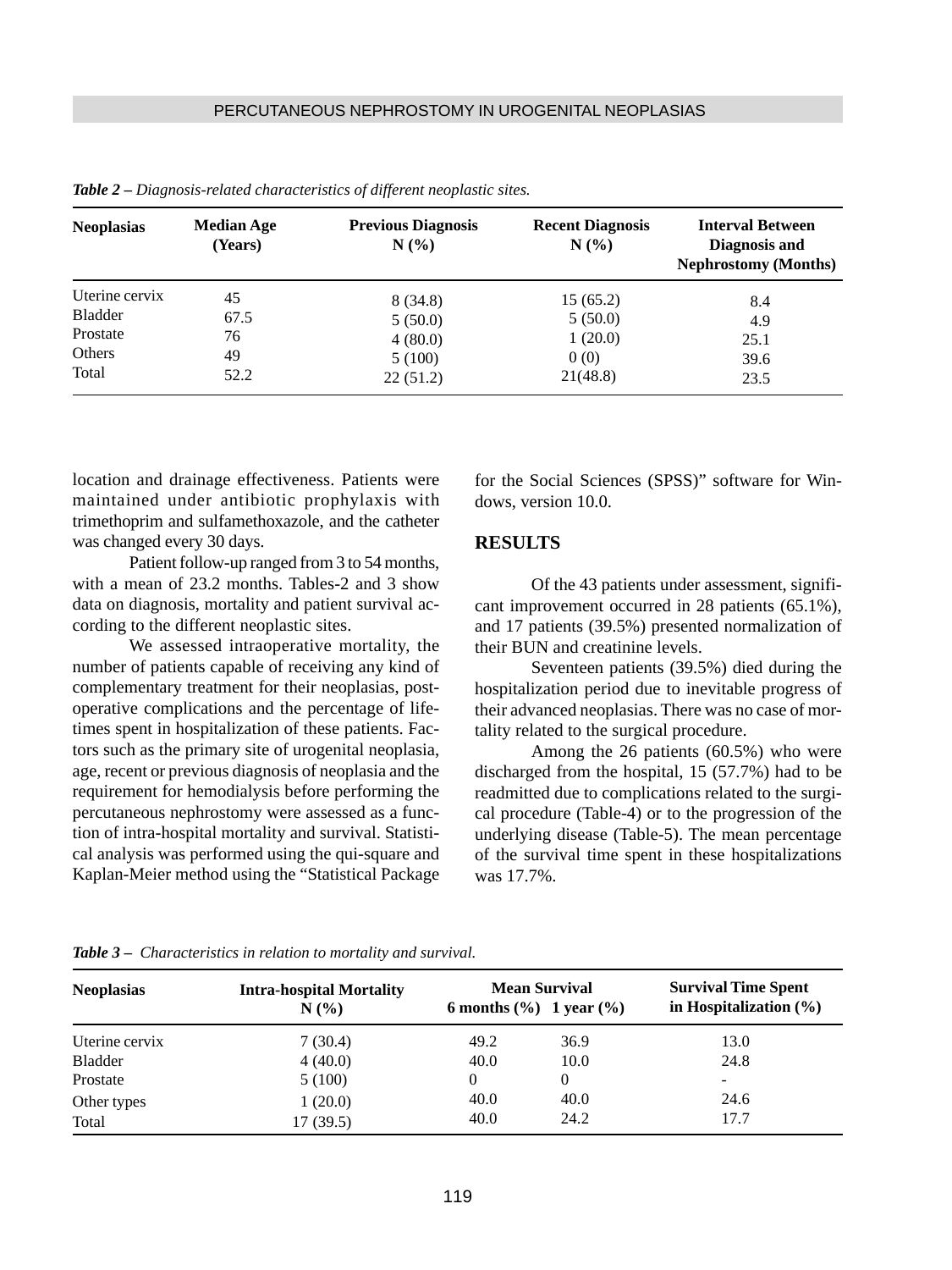*Table 4 – Postoperative complications related to the procedure.*

| <b>Complications</b>    | N(%      |
|-------------------------|----------|
| Loss of catheter        | 8 (30.7) |
| Urinary tract infection | 5(19.2)  |
| Skin infection          | 1(3.85)  |
| Hematuria               | 1(3.85)  |
| Total                   | 11(42.3) |

*Table 5 – Postoperative complications related to progression of neoplasia.*

| <b>Complications</b>      | N(%     |  |  |
|---------------------------|---------|--|--|
| Anemia                    | 4(15.4) |  |  |
| Obstructive acute abdomen | 3(11.5) |  |  |
| Deep venous thrombosis    | 2(7.8)  |  |  |
| Pneumonia                 | 2(7.8)  |  |  |
| Digestive hemorrhage      | 1(3.8)  |  |  |
| Acute pulmonary edema     | 1(3.8)  |  |  |
| Total                     | 13(50)  |  |  |

Loss of the nephrostomy catheter was the most frequent postoperative complication in our sample. Eight patients presented complications, with 3 of them requiring a new procedure and the other 5 patients treated by simply repositioning the nephrostomy stent in the renal pelvis, since enough time had already elapsed in order to create a wellestablished path between the collecting system and the skin in these patients.

Five patients developed episodes of urinary tract infection. In 2 cases, nephrectomy was required due to pyonephrosis and peri-renal abscess.

Fourteen patients (53.8%) survived well enough to undergo some kind of treatment directed to the primary tumor. Mean survival at 6 and 12 months was, respectively, 40% and 24.2%. Figure-1 shows the accumulated survival probability for patients according to the Kaplan-Meier method.

When separately analyzed, according to the primary site of neoplasias, patient survival was statistically distinct in the different groups (Figure-2).



*Figure 1 – Survival of patients with urogenital neoplasias within a 54-month period.*

During the hospitalization for removing the urinary obstruction, the mortality rate was higher in patients with primary prostate neoplasia ( $p = 0.006$ ), in patients over 52 years of age  $(p = 0.03)$  and in patients requiring urgent dialysis before the procedure ( $p = 0.02$ ). There was no statistically significant difference between intra-hospital mortality and the time interval from the diagnosis of neoplasia until



*Figure 2 – Survival according to primary site of neoplasias*  $(I = uterine cervix, II = bladder, III = prostate, IV = other$ *sites, p = 0.007.*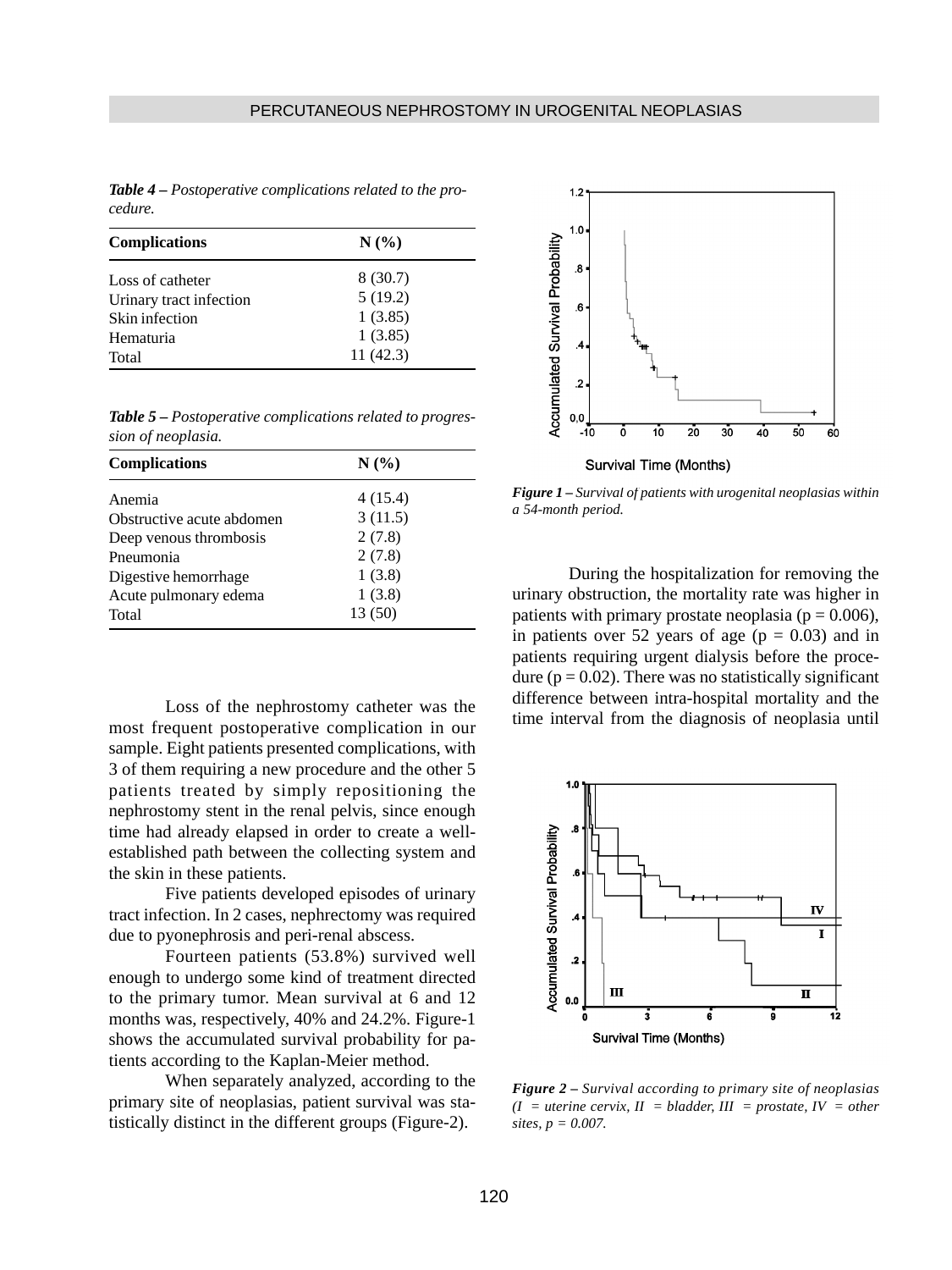

*Figure 3 – Survival of patients with 52 years of age or less (I), and patients over 52 years of age (II),*  $p = 0.008$ *.* 

the nephrostomy (recent diagnosis vs. previous diagnosis,  $p = 0.37$  or between other primary sites of neoplasias ( $p > 0.05$ ).

Survival was better in patients with neoplasia of uterine cervix (Figure-2) and in patients with 52 years of age or less (Figure-3). There was no statistically significant difference in the survival of patients whose diagnosis of neoplasia was established before or during the hospitalization for percutaneous nephrostomy (Figure-4) or in those patients who required urgent dialysis or not before the procedure (Figure-5).

### **COMMENTS**

Goodwin et al. (11) reported the first percutaneous puncture in 1955. Since then, percutaneous nephrostomy has been indicated for patients with unilateral or bilateral ureteral obstruction in several benign diseases where the retrograde urinary shunt is impossible, especially in the presence of infection or sepsis (2). This procedure is usually relatively safe, simple and fast, and presents low morbidity and mortality rates (1,2,4). Thus, many experts could feel a strong urge to perform this procedure in patients with cancer-derived obstruction before properly assessing each patient's individual situation (1-3,5). Though several authors advocate retrograde ureteral clearing, the occurrence of anatomic deformities, bleeding or ureteral compression associated with malignant neoplasias can prevent its accomplishment (1). Failure rates described for the procedure range from 40.6% to more than 80% (7,12).



**Survival Time (Months)** 

*Figure 4 – Survival of patients with previously diagnosed neoplasia (I), or neoplasia diagnosed during assessment for nephrostomy (II), p = 0.27.*



*Figure 5 – Survival of patients who did not require preoperative urgent dialysis (I) and patients who required preoperative dialysis (II), p = 0.33.*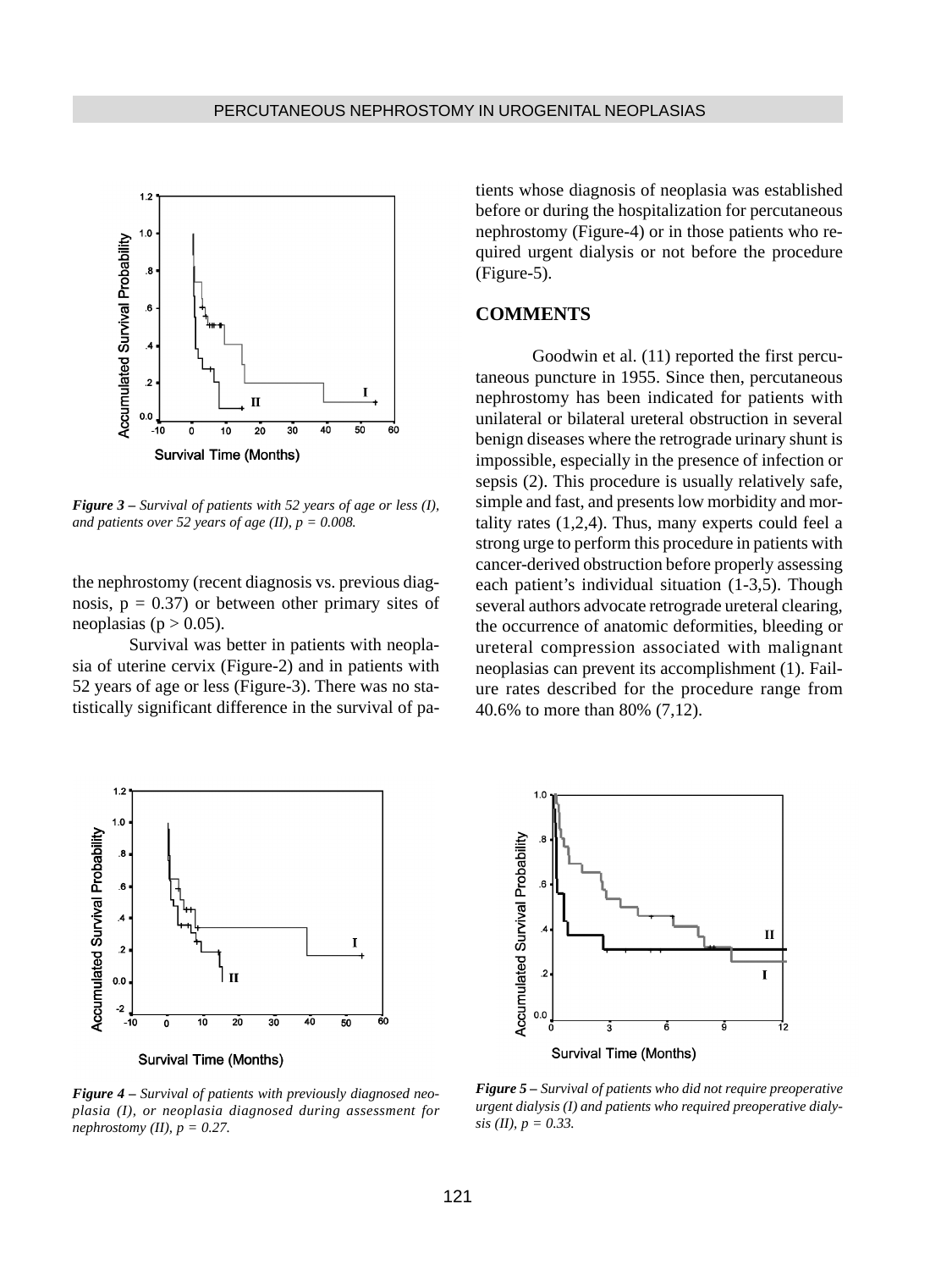Before the advent of recent endourology techniques, patients with locally advanced or metastatic urogenital neoplasias underwent open nephrostomy and presented high morbidity and mortality rates (7,8); however, even after the advent of the percutaneous nephrostomy, morbidity and mortality rates have remained high in this group of patients (1,2,5). The procedure's main complications include urinary tract infections, obstruction and loss of the nephrostomy catheter (9). Complication rates in our patients were 42.3% and hospitalization was often required.

Such results and the subsequent pain and suffering caused by prolonging the life time of these patients must be carefully considered before performing percutaneous nephrostomy. It raises doubts as to which patients would have longer survival and better quality of life after clearing the urinary tract.

The primary site of the neoplasia is a factor that can significantly influence patient survival rates (3). Ureteral obstruction associated with prostate and uterine cervix cancer usually has a better outcome than other types of neoplasia (3,6,8), with an increment of 1 year or more in approximately 60% of patients (8). In our study, we observed a statistically significant difference in the survival of patients with different primary sites. Patients with cervix carcinoma showed better survival rates, while patients with prostate adenocarcinoma and bladder cancer had poorer prognoses. All our patients with prostate cancer died during the hospitalization for percutaneous nephrostomy. These patients were marked by advanced and aggressive disease, and 80% of them had previously undergone an orchiectomy and presented hormone therapy-refractory disease. In studies showing better prognosis for patients with prostate cancer, the majority of such patients had not yet received hormone therapy. Thus, similarly to other studies that recommend avoiding ureteral clearing in patients who develop obstructive uropathy during hormone therapy (7,8), we observed higher mortality and lower survival rates in this group of patients.

Another major factor that must be taken into account is the patient's age (1,3,10). Young patients usually have larger metabolic and immunologic resources for recovery during the immediate postoperative period after percutaneous nephrostomy and to respond to subsequent complementary treatments. We observed a lower in-hospital mortality rate and longer survival in patients under 52 years of age.

There seems to be little doubt about the benefits of percutaneous nephrostomy for patients with newly-diagnosed disease, allowing them more time for a proper staging and introduction of the specific treatment (1,3,4,6). However, we found no statistically significant difference between newly diagnosed patients and those previously diagnosed with neoplasia. These results, however, should be carefully analyzed, since patients with previously diagnosed neoplasia presenting a long interval between the diagnosis and the ureteral obstruction show low potential for progression and it can be a long time until the neoplasia's final outcome (1,4). In our sample, the mean interval between diagnosis and ureteral obstruction was 23.5 months.

Patients previously treated for primary neoplasia that can still be properly treated with other therapeutic modalities, especially chemotherapy and hormone therapy, can also benefit from the procedure (3). Relieving the ureteral obstruction allows the patient to undergo surgery, aggressive chemotherapy or hormone therapy for treating most cases of urogenital cancer. However, the majority of advanced neoplasias whose progression is enough to cause ureteral obstruction, at least currently, are refractory to any therapeutic modality. In the future, advances in radiotherapy and chemotherapy can enable a more effective treatment for these neoplasias and strengthen the role of the percutaneous nephrostomy in these patients (1,4).

The need for urgent hemodialysis before the percutaneous nephrostomy increased the intra-hospital mortality rate but did not change the long-term survival rate of patients. Probably, the higher intrahospital mortality in these patients is due to the fact that, in general, patients requiring hemodialysis present more severe clinical conditions than patients who have not developed uremic complications and do not need hemodialysis. Thus, if indicated, the nephrostomy should be performed as soon as possible before the development of such complications in order to avoid an increase in mortality for these patients. Patients that have undergone dialysis and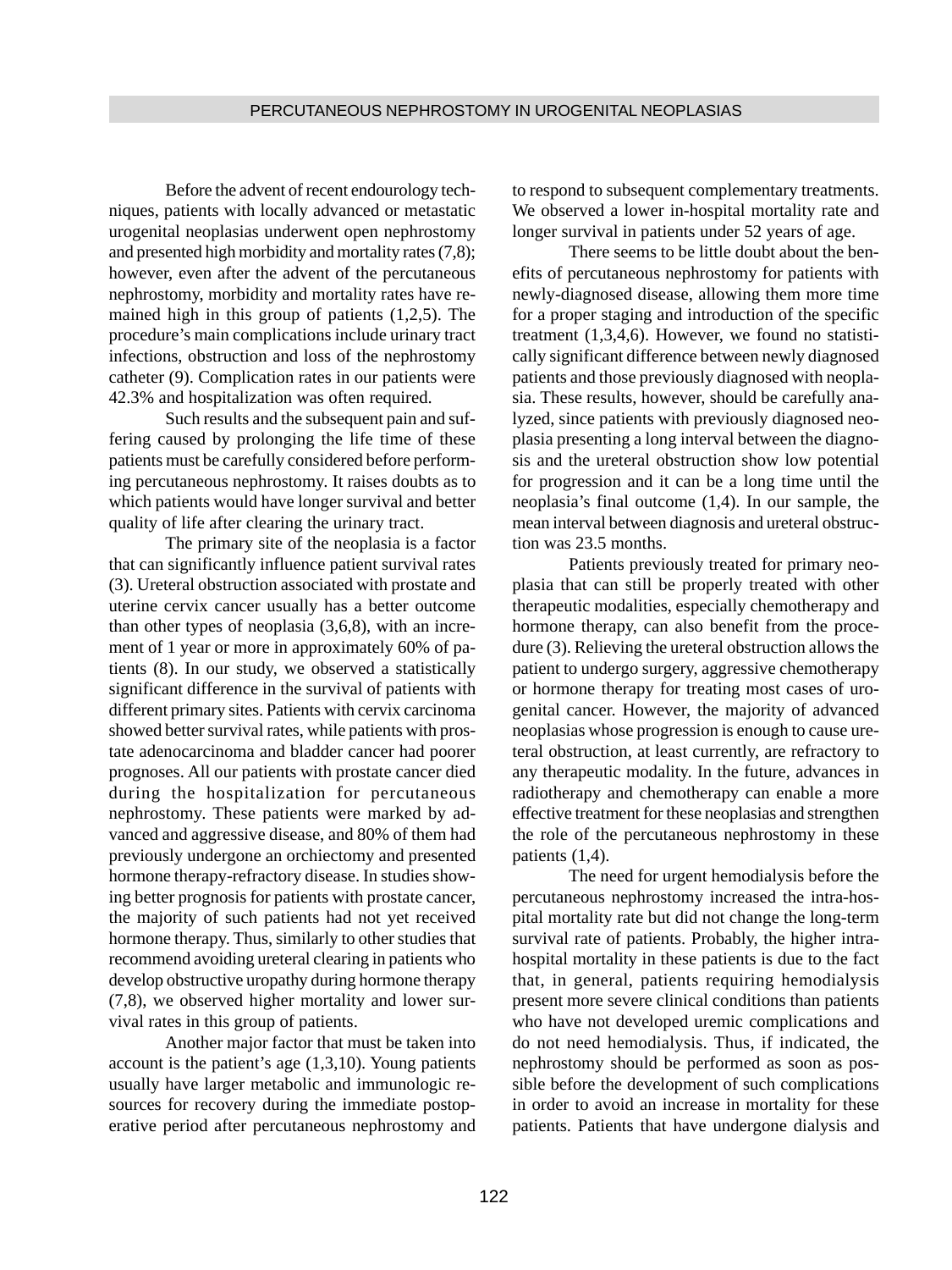survived to hospitalization show a survival rate that is similar to patients who did not undergo dialysis.

However, the main factor that should guide the urologist's management is patient desire (1,3,6,10). Some patients may refuse the nephrostomy despite being good candidates. Others may wish to prolong life even for a short time due to emotional, legal or financial reasons, and this wish must be respected. However, patients and their families must be completely informed about the palliative role of surgery for removing the obstruction, the disease's prognosis and potential complications of the procedure (3,5,6,8,9).

There is no advantage in performing the percutaneous nephrostomy in patients with unilateral ureteral obstruction because survival in these patients is not better than in cases where the procedure is performed only after the development of bilateral obstruction (8).

In the presence of bilateral obstruction, we have recommended that only 1 side be cleared of the obstruction, since bilateral nephrostomy brings significant problems regarding the patient's quality of life (5,13). The side to be cleared from the obstruction is usually the one with less pyelocaliceal dilation and greater cortical thickness where better renal function is expected.

The presence of an external drainage collector certainly reduces the patient's quality of life as well (5,14), despite allowing the patient to stay at home. Thus, some authors have suggested that following the proper renal shunting with percutaneous nephrostomy and improvement in renal function parameters, the physician can try to transpose the ureteral obstruction with an internal ureteral catheter by antegrade access, providing significant improvement in the patient's quality of life since he/she will not have to adjust to a permanent external drainage catheter (2,5,7,8,13). This procedure has been reported with low morbidity and high success rates  $(7)$ .

A subcutaneous shunt by percutaneous access with nephrovesical stents, which divert the urinary tract with no need for manipulating the obstructed ureter, is also a therapeutic option for these patients (14).

Patients with uncontrolled pain, low functional status, significant co-morbidities, and disseminated disease with no possibility of treatment are clearly unfavorable candidates for urinary clearing due to the poor quality of life experienced by such patients following the procedure (2,3).

### **CONCLUSION**

The morbidity of percutaneous nephrostomy was high in this group of patients with urogenital neoplasia. However, there was significant improvement in renal function parameters in the majority of patients, allowing them to be discharged from the hospital and stay at home for most of their remaining survival time. There was no procedure-related mortality; however, mortality due to progression of the neoplasia was considerable.

In our sample, patients who benefited most from the percutaneous nephrostomy were those under 52 years of age and with cervical neoplasia, when compared with prostate cancer patients who developed obstructive uropathy during hormone therapy, patients with bladder cancer, and patients over 52 years of age.

### **REFERENCES**

- 1. Soper JT, Blaszczyk TM, Oke E, Clarke-Pearson D, Creasman WT: Percutaneous nephrostomy in gynecologic oncology patients. Am J Obstet Gynecol. 1988; 158: 1126-31.
- 2. Hoe JW, Tung KH, Tan EC: Re-evaluation of indications for percutaneous nephrostomy and interventional uroradiological procedures in pelvic malignancy. Br J Urol. 1993; 71: 469-72.
- 3. Fallon B, Olney L, Culp DA: Nephrostomy in cancer patients: to do or not to do? Br J Urol. 1980; 52: 237- 42.
- 4. Mann WJ, Hatch KD, Taylor PT, Partridge EM, Orr JW, Shingleton HM: The role of percutaneous nephrostomy in gynecologic oncology. Gynecol Oncol. 1983; 16: 393-9.
- 5. Kinn AC, Ohlsen H: Percutaneous nephrostomy a retrospective study focused on palliative indications. APMIS Suppl. 2003; 109: 66-70.
- 6. Wilson JR, Urwin GH, Stower MJ: The role of percutaneous nephrostomy in malignant ureteric obstruction. Ann R Coll Surg Engl. 2005; 87: 21-4.